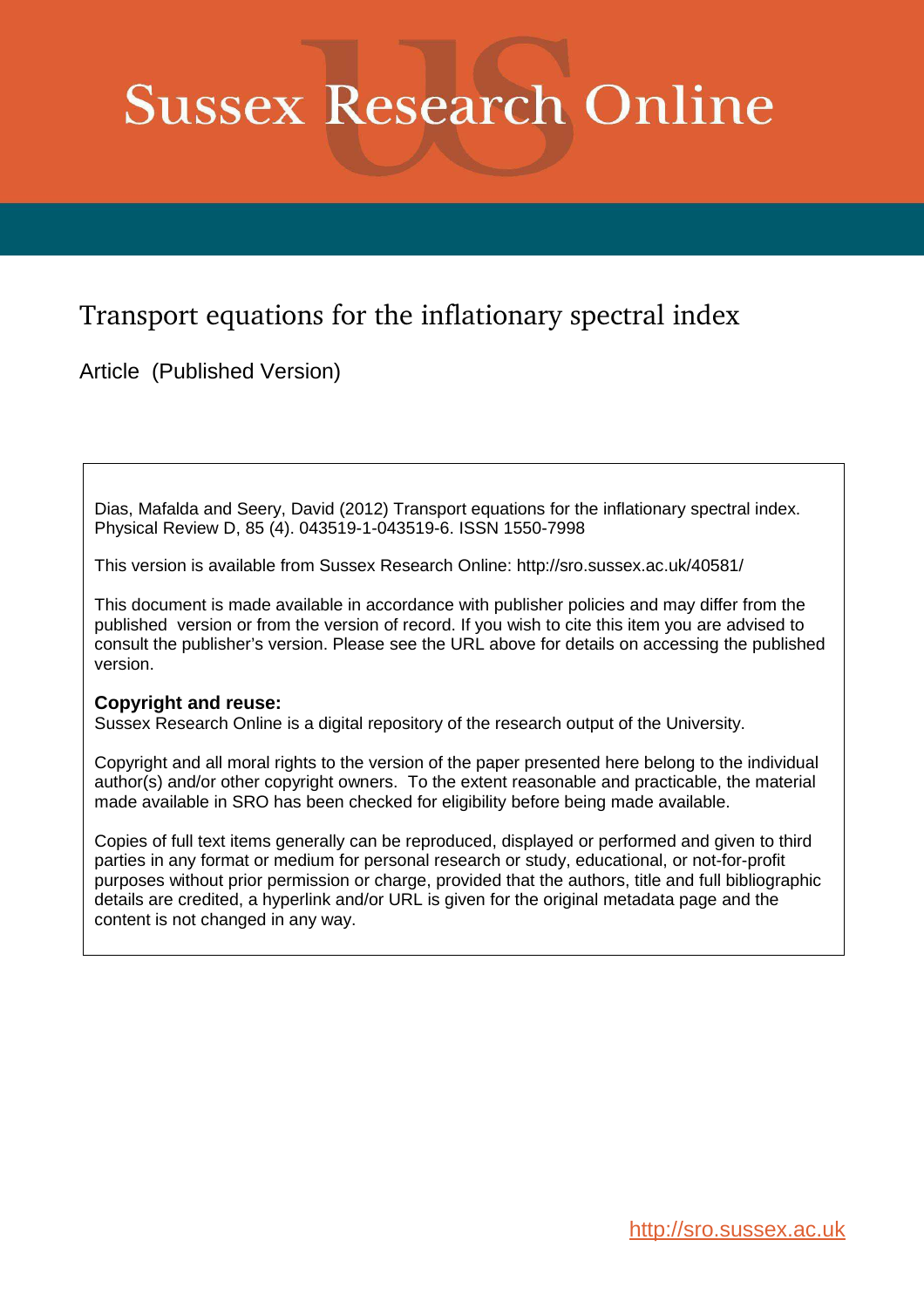# Transport equations for the inflationary spectral index

Mafalda Dias and David Seery

Astronomy Centre, University of Sussex, Brighton BN1 9QH, United Kingdom

<span id="page-1-2"></span><span id="page-1-1"></span>(Dated: January 27, 2012)

We present a simple and efficient method to compute the superhorizon evolution of the spectral index in multi-field inflationary models, using transport equation techniques. We illustrate the evolution of  $n_s$  with time for various interesting potentials.

## I. INTRODUCTION

The imminent arrival of precise microwave background data from Planck makes this a promising time to put constraints on cosmological models, and in particular the inflationary paradigm. To do so, we need accurate calculations of the observables produced by an inflationary phase, of which we expect the spectral index of the density perturbation,  $n_s$ , to be among the most precisely measured. Planck may determine  $n_s$  with an error of perhaps a few times  $10^{-3}$  [\[1\]](#page-4-0).

Inflationary models motivated by high-energy physics often invoke many light scalar fields. The resulting multifield dynamics can cause the curvature perturbation synthesized at horizon crossing to evolve, as power is transferred from decaying isocurvature modes. During this time the spectral index will typically vary. Accurately tracking its trajectory is an important challenge, and various techniques to carry out the computation have been proposed.

<span id="page-1-4"></span>Statistical properties of the inflationary density perturbations can be calculated using the separate universe approximation. A simple way to implement this approximation is to Taylor expand in powers of the initial conditions [\[2\]](#page-4-1). When applied to the curvature perturbation this is sometimes called the " $\delta N$  formalism". Long ago, Sasaki & Stewart used this method to provide a very general formula for the spectral index [\[3\]](#page-4-2), valid for an arbitrary choice of field space. This formula has proved entirely satisfactory for analytic calculations. But our ambition to constrain increasingly complex models means that numerical work is often needed, particularly for the sophisticated examples motivated by high-energy theory [\[4,](#page-4-3) [5\]](#page-4-4). For these cases, a direct implementation of the  $\delta N$  formula is less attractive, because it is not framed in terms of ordinary differential equations but rather "variational" derivatives which require numerical integration of high accuracy. For a discussion, see Ref. [\[6\]](#page-4-5).

<span id="page-1-0"></span>An alternative approach was developed by Gordon et al. and by Nibbelink & van Tent [\[7\]](#page-4-6). Their formalism is equivalent to the Taylor expansion method, although more complicated because it requires decomposition in terms of a Frenet basis for the inflationary trajectory in field space. Recently, Peterson & Tegmark used this method to compute the spectral index [\[8\]](#page-4-7). But it would be desirable to have a simple system of ordinary differential equations, expressed directly in terms of the potential, which do not invoke these complications. In this <span id="page-1-5"></span>short paper we provide such a system.

To achieve this, we explore the evolution of correlation functions in a multi-field framework using transport techniques [\[6,](#page-4-5) [9\]](#page-4-8). We obtain a transport equation which propagates the spectral index from its value at horizon crossing up to the end of inflation. The result is technically equivalent to those of Stewart & Sasaki and Peterson & Tegmark, but we believe it has advantages of simplicity and numerical implementation. In addition, it is easy to study the entire history of the spectral index during inflation, which can be correlated with other observables such as the amplitude of the local-mode bispectrum. We give an example in §[IV.](#page-2-0)

# II. SUPERHORIZON EVOLUTION WITH TRANSPORT EQUATIONS

<span id="page-1-3"></span>The "transport" approach is another implementation of the separate universe approximation [\[2,](#page-4-1) [6,](#page-4-5) [9\]](#page-4-8). We restrict to canonical kinetic terms but allow an arbitrary number of fields, and set  $c = \hbar = 1$ . The reduced Planck mass is  $M_P^2 = (8\pi G)^{-1}$ . The species of light scalar fields are indexed with Greek labels, and we make use of the slow-roll approximation throughout.

<span id="page-1-7"></span>In the standard picture, the fluctuations associated with increasing wavenumbers pass sequentially outside the horizon. After a few e-folds, the decaying mode of each fluctuation has died away and it is treated as a classical object [\[10\]](#page-4-9) (although a detailed understanding of the quantum-to-classical transition is still lacking). To determine the subsequent evolution we invoke the separate universe approximation. Consider any large spatial region, smoothed on a scale larger than the horizon. The separate universe approximation asserts that, at any position, the coarse-grained fields evolve as they would in an unperturbed universe, up to gradient-suppressed corrections.

<span id="page-1-6"></span>The observable predictions of any inflationary model are not the fields themselves, but their correlation functions. In Refs. [\[6,](#page-4-5) [9\]](#page-4-8) these were studied using the distribution of coarse-grained fields obtained after smoothing on the scale  $k_s$ . To leading order, inflation predicts that this probability distribution is Gaussian and can therefore be characterized by the expectation value  $\langle \phi_{\alpha} \rangle \equiv \Phi_{\alpha}$  and variance  $\langle \delta \phi_\alpha \delta \phi_\beta \rangle \equiv \Sigma_{\alpha\beta}$  of the coarse-grained fields, where  $\delta \phi_{\alpha} \equiv \phi_{\alpha} - \Phi_{\alpha}$ . These one- and two-point func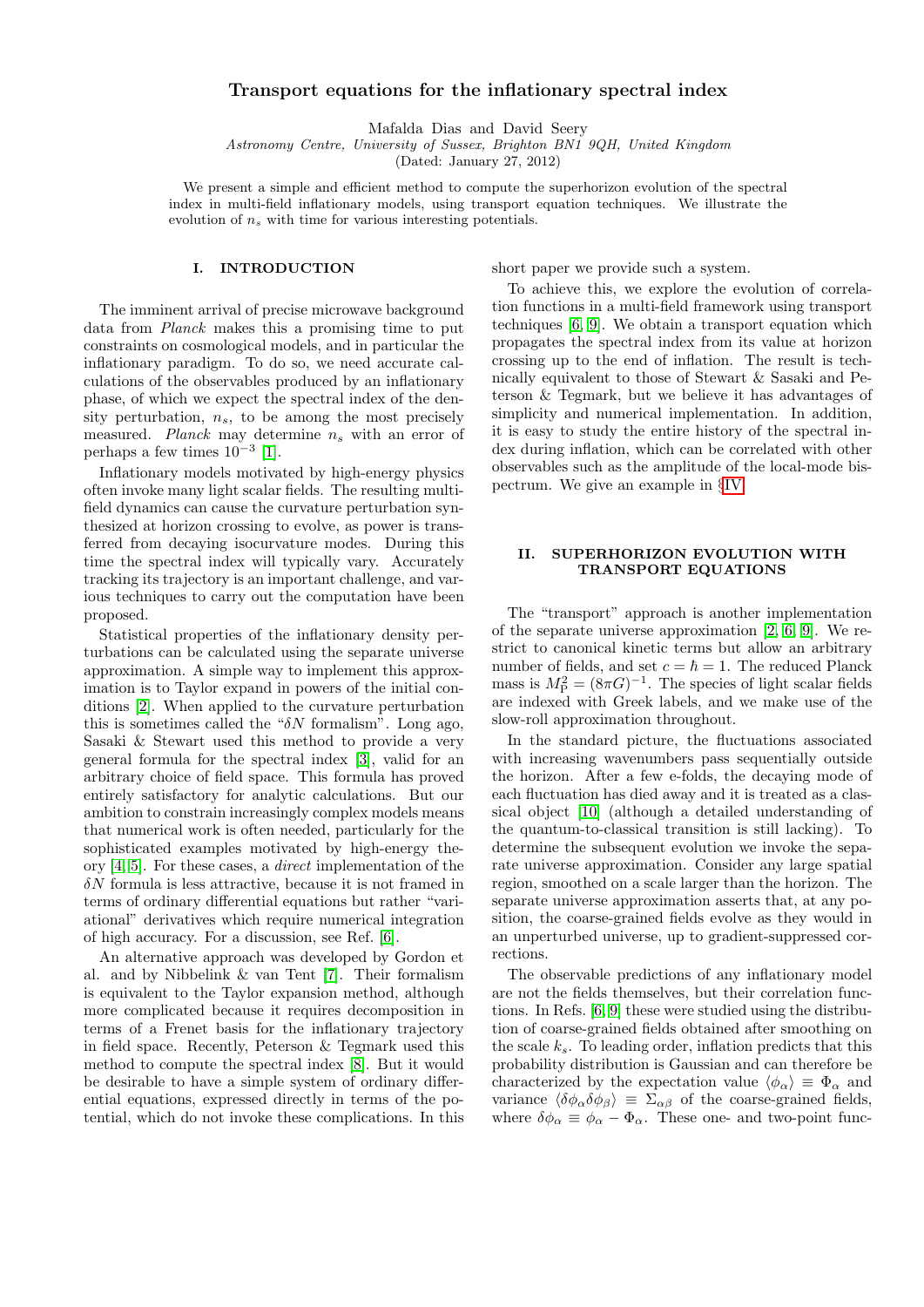tions evolve according to<sup>[1](#page-1-0)</sup>

$$
\Phi'_{\alpha} = \phi'_{\alpha} + \frac{1}{2} u_{\alpha\lambda\mu} \Sigma_{\lambda\mu} + \cdots
$$
 (1a)

$$
\Sigma'_{\alpha\beta} = u_{\alpha\lambda} \Sigma_{\lambda\beta} + u_{\beta\lambda} \Sigma_{\lambda\alpha} + \cdots, \qquad (1b)
$$

<span id="page-2-2"></span>where we have uniformly omitted correlation functions of third-order or higher. The u-tensors are related to the field velocity  $\phi'_{\alpha}$  and can be obtained using perturbation theory; for details, see Refs. [\[6,](#page-4-5) [9\]](#page-4-8). In general, each n-point function will be sourced by all other correlation functions, and for computational purposes the hierarchy must be truncated. In  $(1a)$ , the truncation of three-point functions and above leaves a "loop correction" to the one-point function, which is negligible in practical examples [\[10,](#page-4-10) [15\]](#page-4-11). Eqs  $(1a)–(1b)$  $(1a)–(1b)$  should be supplemented by boundary conditions obtained from matching to the known  $n$ -point functions computed perturbatively at horizon-crossing. We will encounter an explicit example in §[III](#page-1-3) below.

<span id="page-2-1"></span>For comparison with experiment we require the correlation functions of the curvature perturbation, which seeds the observable density fluctuation [\[16\]](#page-4-12). Eqs. [\(1a\)](#page-1-1)– [\(1b\)](#page-1-2) apply for any choice of correlation functions, but they are simplest to solve when our choice makes the system autonomous. A suitable choice is the  $n$ -point functions of the canonically normalized scalar fields whose potential energy supports the inflationary era. The correlation functions of the curvature perturbation,  $\zeta$ , can be obtained from these by a gauge transformation. At fixed cosmic time  $t = t_c$ , this transformation can be written

$$
\zeta = N_{,\alpha}\delta\phi_{\alpha} + \frac{1}{2}N_{,\alpha\beta}(\delta\phi_{\alpha}\delta\phi_{\beta} - \langle \delta\phi_{\alpha}\delta\phi_{\beta} \rangle) + \cdots, \quad (2)
$$

where  $N = \int H dt$  measures the number of e-foldings of inflation and the omitted terms are higher-order in powers of the small fluctuations  $\delta \phi_{\alpha}$ . All quantities in [\(2\)](#page-1-4) depend only on data local to the hypersurface  $t = t_c$ . Unless loop corrections are being retained, it is only necessary to keep contributions to the 2-point function from

 $N_{,\alpha}$ , dropping  $N_{,\alpha\beta}$  and any higher Taylor coefficients [\[15\]](#page-4-17). Also,  $N_{,\alpha}$  can be written in terms of the inflationary potential,  $V(\phi)$ , using

$$
N_{,\alpha} = \sum_{\beta} \frac{V}{V_{,\alpha}} \frac{V_{,\alpha}^2}{V_{,\beta}^2} \tag{3}
$$

Eq. [\(3\)](#page-1-5) applies for an arbitrary  $V$  [\[6,](#page-4-5) [9,](#page-4-8) [17\]](#page-4-18) but invokes the slow-roll approximation. (The summation convention is suspended for [\(3\)](#page-1-5), but used elsewhere in this paper.) The two-point function of  $\zeta$  can be calculated using [\[2,](#page-4-1) [3\]](#page-4-2)

$$
\langle \zeta \zeta \rangle = N_{,\alpha} N_{,\beta} \Sigma_{\alpha \beta}.
$$
 (4)

<span id="page-2-4"></span>Eqs. [\(1a\)](#page-1-1)–[\(1b\)](#page-1-2) and [\(2\)](#page-1-4)–[\(3\)](#page-1-5) give a practical algorithm with which to study evolution of the power spectrum on the smoothing scale  $k_s$ . By carrying out the computation for a few closely spaced  $k_s$  one could numerically study the  $k_s$  dependence of the result. But this approach would be undesirable, requiring  $(1a)$ – $(1b)$  to be integrated several times for each model of interest. For example, if the resulting inflationary observables are to be used in drawing a sample from the space of models (perhaps as input to a code such as CosmoMC or MultiNest, which may require exponentially many samples), then the resulting time penalty can become appreciable.

#### III. TRANSPORT OF THE SPECTRAL INDEX

To do better, we return to Eq. [\(1b\)](#page-1-2) and use it to obtain a transport equation for the scale dependence directly. We write

<span id="page-2-5"></span><span id="page-2-0"></span>
$$
\langle \zeta(\mathbf{k}_1)\zeta(\mathbf{k}_2)\rangle = (2\pi)^3 \delta^3(\mathbf{k}_1 + \mathbf{k}_2) \frac{P(k_1)}{2k_1^3}
$$
 (5a)

$$
\langle \delta \phi_{\alpha}(\mathbf{k}_1) \delta \phi_{\beta}(\mathbf{k}_2) \rangle = (2\pi)^3 \delta^3(\mathbf{k}_1 + \mathbf{k}_2) \frac{\Sigma_{\alpha\beta}(k_1)}{2k_1^3}.
$$
 (5b)

Up to a normalization, the function  $P$  is the power spectrum of the curvature perturbation, and can be computed using  $P = N_{,\alpha} N_{,\beta} \Sigma_{\alpha\beta}$ . The k-label argument of P and  $\Sigma_{\alpha\beta}$  should be associated with the smoothing scale  $k_s$ discussed in §[II.](#page-0-0) To study the variation of  $P$  with  $k_s$  at equal times, it is conventional to use the parametrization

$$
P(k_s) \simeq P_*(k_s) \left( 1 + (n_s - 1)_* \ln \frac{k_s}{k_*} + \cdots \right) \tag{6}
$$

where the spectral index  $n_s$  satisfies

$$
(n_s - 1)_* \equiv \left. \frac{\mathrm{d} \ln P(k_s)}{\mathrm{d} \ln k_s} \right|_{k_s = k_*} . \tag{7}
$$

The "pivot" scale  $k_*$  is arbitrary and can be chosen for convenience. It is analogous to the arbitrary renormalization scale in scattering calculations. Observable quantities would be independent of our choice were all terms

<sup>1</sup> These equations were given for an inflationary model with an arbitrary number of fields in Refs. [\[6,](#page-4-5) [9\]](#page-4-8). In the single-field case they appear in Ref. [\[11\]](#page-4-13).

<span id="page-2-3"></span>After extinction of the decaying mode we are neglecting any further quantum effects. In principle, the probability distribution of the coarse-grained fields should be inherited from the generating function of correlation functions, ie., the effective action. In a closed-time-path formulation there is no effective action in the usual sense, because its evolution (and that of the correlation functions) becomes stochastic. See, for example, Ref. [\[12\]](#page-4-14). Over sufficiently long times this stochasticity cannot be neglected, and Eqs. [\(1a\)](#page-1-1)–[\(1b\)](#page-1-2) should be supplemented by Langevin terms, as originally proposed by Starobinsky [\[13\]](#page-4-15). In the full quantum theory, one would expect the evolution of correlation functions to be determined by a Schwinger–Dyson hierarchy. The transition to a Boltzmann–Langevin hierarchy was studied by Calzetta & Hu [\[14\]](#page-4-16).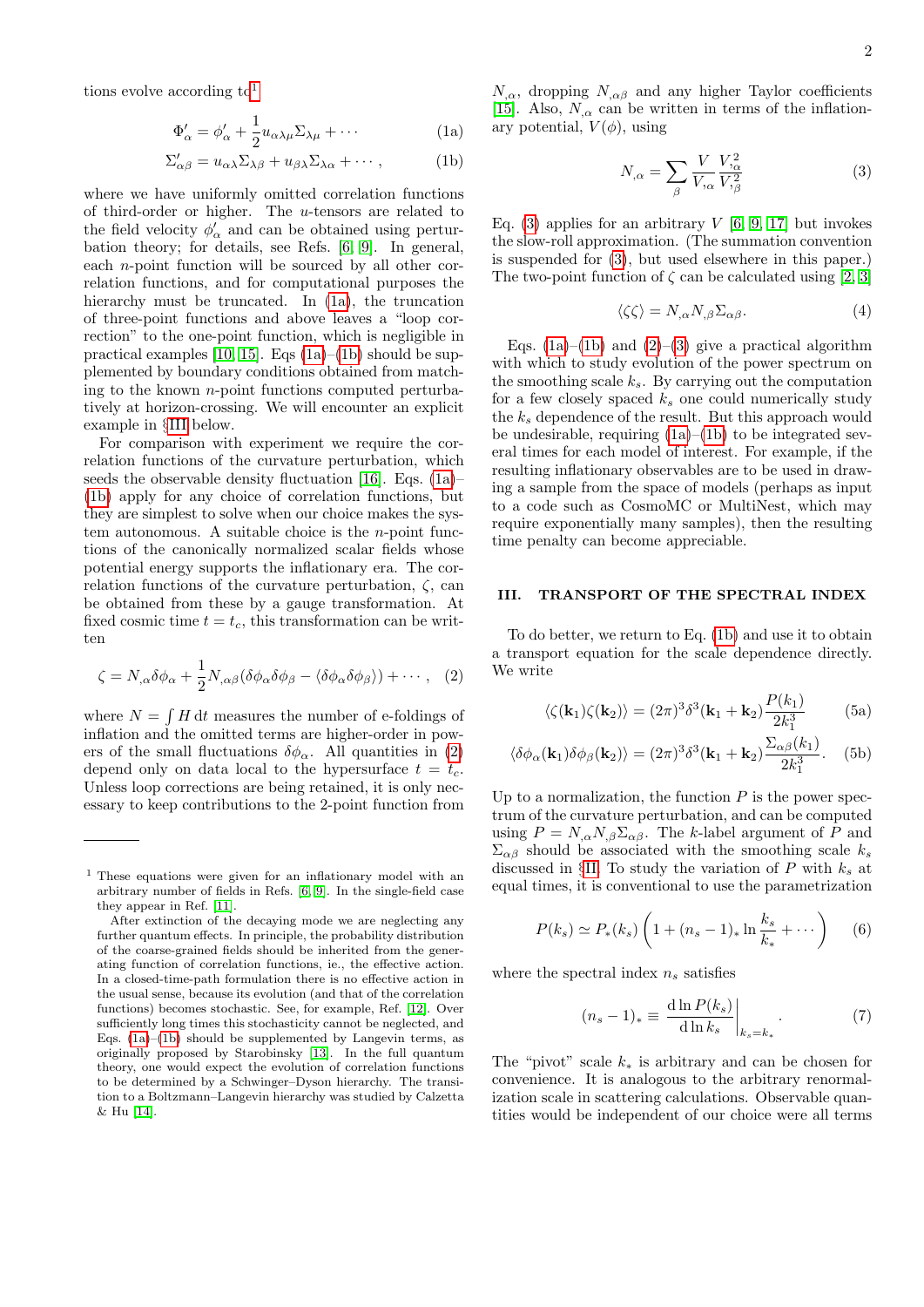in the expansion [\(6\)](#page-1-6) to be kept. In practice, after truncating at finite order it should be chosen approximately equal to the scale of interest,  $k_s$ , to avoid an unwanted large logarithm.

The derivative with respect to  $\ln k_s$  is to be evaluated at equal times. Directly differentiating the 2-point function of  $\zeta$ , we obtain

$$
n_s - 1 = \frac{N_{,\alpha} N_{,\beta}}{P} \frac{d\Sigma_{\alpha\beta}}{d\ln k_s} = \frac{N_{,\alpha} N_{,\beta} n_{\alpha\beta}}{N_{,\lambda} N_{,\mu} \Sigma_{\lambda \mu}},
$$
(8)

where we have introduced the matrix  $n_{\alpha\beta} \equiv d\Sigma_{\alpha\beta}/d\ln k$ , which measures scale dependence of  $\Sigma_{\alpha\beta}$ . Note that the gauge-transformation factors  $N_{,\alpha}$  are  $k_s$ -independent. They depend only on the typical trajectory followed by the coarse-grained fields, and the time of evaluation. The same is true for  $u_{\alpha\beta}$ , meaning that it is simple to obtain an evolution equation for  $n_{\alpha\beta}$ ,

<span id="page-3-0"></span>
$$
\frac{\mathrm{d}n_{\alpha\beta}}{\mathrm{d}N} = \frac{\mathrm{d}}{\mathrm{d}\ln k} \frac{\mathrm{d}\Sigma_{\alpha\beta}}{\mathrm{d}N} = u_{\alpha\lambda} n_{\lambda\beta} + u_{\beta\lambda} n_{\lambda\alpha}.\tag{9}
$$

This is of precisely the same form as the general transport equation [\(1b\)](#page-1-2). Its solution will differ from  $\Sigma_{\alpha\beta}$  through a different choice of boundary conditions.

Eq. [\(9\)](#page-2-1) is sufficient to determine the evolution of  $n_s$ from horizon crossing up to the end of inflation. It is only necessary to specify the initial value of  $n_{\alpha\beta}$ . To leading order in the slow-roll approximation, the fluctuations of canonically normalized scalar fields are uncoupled at horizon crossing, making  $\Sigma_{\alpha\beta}$  proportional to a Kronecker- $\delta$ . With the normalization of [\(5b\)](#page-1-7), we have  $\Sigma_{\alpha\beta}|_* = H_*^2 \delta_{\alpha\beta}$ . Consider the pivot scale  $k_*$  and a nearby shorter mode with wavenumber  $k = k_*(1 + \delta \ln k)$ and  $\delta \ln k > 0$ . When their decaying modes are lost, as described above, the fluctuations associated with these wavenumbers settle down to classical perturbations with amplitudes which differ by [\[18\]](#page-4-19)

$$
\delta \Sigma_{\alpha\beta}|_{*} = -2\epsilon_* \Sigma_{\alpha\beta}|_{*} \delta \ln k. \tag{10}
$$

These two modes cross the horizon at slightly different times, and therefore when compared at the same time the longer mode  $k_*$  experiences slightly more evolution. It follows that there is an extra displacement  $\delta \Sigma_{\alpha\beta} \approx$  $-(d\Sigma_{\alpha\beta}/dN)\delta \ln k$ , because  $\delta \ln k$  measures the number of e-folds which elapse between horizon exit of the two modes. We conclude

$$
n_{\alpha\beta}|_{*} = -2(\epsilon_{*}\delta_{\alpha\beta} + u_{\alpha\beta*})H_{*}^{2}.
$$
 (11)

Note that  $u_{\alpha\beta}$  is symmetric when time is measured in e-folds, N.

Eqs.  $(8)$ – $(11)$  are all that is required to compute the evolution of the spectral index. In the next section we present some illustrative examples, drawn for simplicity from the class of 2-field models. However, we emphasize that this method is valid for any number of scalar fields.



<span id="page-3-1"></span>FIG. 1. Superhorizon evolution of the spectral index (top) and power spectrum of curvature perturbations (bottom) for the double quadratic potential.



FIG. 2. Superhorizon evolution of the parameter  $f_{NL}$  for the double quadratic potential.

#### IV. EXAMPLES

Double quadratic inflation. Our first example is the well-studied model of double quadratic inflation [\[7,](#page-4-6) [19\]](#page-5-0)

$$
V = \frac{1}{2}m_{\phi}^{2}\phi^{2} + \frac{1}{2}m_{\chi}^{2}\chi^{2}
$$
 (12)

where the mass ratio  $m_{\phi}/m_{\chi} = 9$  and  $m_{\chi} = 10^{-5} M_{\text{P}}$ . We begin the calculation 50 e-folds before the end of inflation, with  $\phi = 8.2 M_{\text{P}}$  and  $\chi = 12.9 M_{\text{P}}$ . In this model there is a single turn in field space. The turn is associated with a 'spike' in the amplitude of the local-mode bispectrum, typically measured by the parameter  $f_{\text{NL}}$ ; see Refs. [\[6,](#page-4-5) [9,](#page-4-8) [19\]](#page-5-1). The turn is also associated with a step in the amplitude of the power spectrum, P, and a similar step in the spectral index. In Figs. [1](#page-2-4) and [2](#page-2-5) these behaviours can be compared. We leave a careful analysis for future work.

Random potentials: nonmonotonic features. In this example we study an example of nonmonotonic evo-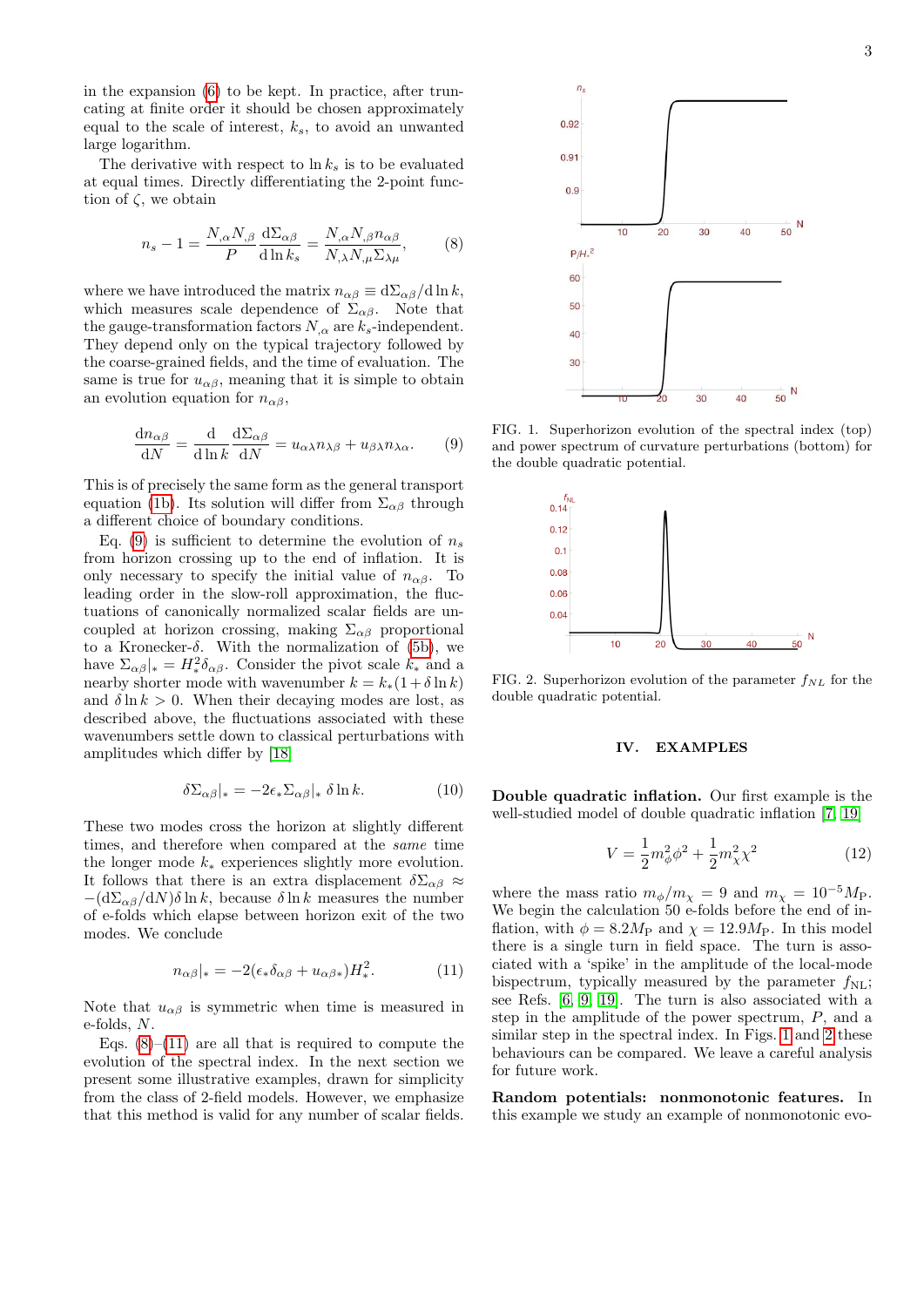

FIG. 3. Superhorizon evolution of the spectral index (top) and power spectrum of curvature perturbations (bottom) for a particular realization of a randomly generated potential.

lution in the power spectrum. Nonmonotonic behaviour can occur for potentials which give rise to evolution less trivial than a single turn. We consider

$$
V = \sum_{\substack{1 \le m \le 3 \\ 1 \le n \le 3}} \left[ a_{mn} \cos \left( m\phi + n\chi \right) + b_{mn} \sin \left( m\phi + n\chi \right) \right].
$$
\n
$$
(13)
$$

<span id="page-4-1"></span><span id="page-4-0"></span>The coefficients  $a_{mn}$  and  $b_{mn}$  are drawn randomly, making a low-order Taylor approximation to a "generic" potential. Frazer & Liddle [\[4\]](#page-4-3) used potentials of this kind to study the generic features of inflation in a randomly generated landscape.

<span id="page-4-4"></span><span id="page-4-3"></span><span id="page-4-2"></span>Fig. [3](#page-3-0) shows the evolution of the power spectrum and spectral index in a specific realization of this model, both of which are nonmonotonic. Unlike the simple case of double quadratic inflation, the spectral index does not mirror the evolution of the power spectrum. This is a consequence of the different initial conditions for  $n_{\alpha\beta}$ and  $\Sigma_{\alpha\beta}$ , which make  $n_{\alpha\beta}$  grow more slowly than  $\Sigma_{\alpha\beta}$ . Eq. [\(8\)](#page-2-2) implies that the net result is a decrease in  $n_s - 1$ .

<span id="page-4-13"></span><span id="page-4-9"></span><span id="page-4-8"></span><span id="page-4-7"></span><span id="page-4-6"></span><span id="page-4-5"></span>Exponential quadratic potential. Our final example exhibits a potential with unusual characteristics: the isocurvature modes do not decay and are present at the end of inflation. Therefore the curvature perturbation  $\zeta$ will continue to evolve: it has not yet reached its "adiabatic limit" [\[20\]](#page-5-2). The observable statistical properties of  $\zeta$  in models of this type will depend on unknown details of the post-inflationary history, including the details of reheating. Therefore such models are less predictive than those which converge to their adiabatic limit during inflation. However, this is a question of calculability rather than principle. Models of this kind need not be intrinsically less interesting from the point of view of fundamental physics.



FIG. 4. Superhorizon evolution of the spectral index (top) and power spectrum of curvature perturbations (bottom) for the exponential quadratic potential.

We use a model introduced by Byrnes et al. [\[21\]](#page-5-3), and studied in more detail by Elliston et al. [\[20\]](#page-5-2). The potential is

$$
V = V_0 \chi^2 e^{-\lambda \phi^2}.
$$
 (14)

<span id="page-4-15"></span><span id="page-4-14"></span>We choose  $V_0 = 10^{-5} M_{\rm P}^2$  and  $\lambda = 0.05$ , making our results comparable to Ref. [\[20\]](#page-5-2) (the field values 55 efolds before the end of inflation are  $\phi = 0.001 M_{\rm P}$  and  $\chi = 16M_P$ ). Fig. [4](#page-3-1) shows that the power grows strongly from roughly 45 e-folds after horizon crossing, reflecting the divergence of nearby trajectories in field space described by Elliston et al. The corresponding evolution of  $n<sub>s</sub>$  is a stretched step. The amplitude of P grows in comparison with  $N_{,\alpha}N_{,\beta}n_{\alpha\beta}$ , and the spectral index decreases significantly. Its value at the end of inflation is observationally unacceptable, but nothing can be concluded until the post-inflationary history is specified.

#### <span id="page-4-17"></span>V. SUMMARY

<span id="page-4-16"></span><span id="page-4-11"></span>Inflationary models motivated by high-energy physics frequently involve many light scalar fields with complicated potentials. For this reason, it is important to find efficient numerical tools with which to predict observable parameters.

<span id="page-4-19"></span><span id="page-4-18"></span><span id="page-4-12"></span><span id="page-4-10"></span>In this paper, we have presented a simple method to compute the evolution of the spectral index in models where multi-field dynamics must be taken into account. Our approach uses a system of "transport equations"—a set of ordinary differential equations—to evolve the spectral indices  $n_{\alpha\beta}$  of the 2-point functions of the canonically normalized scalar fields. These can be assembled into  $n_s$ at the time of interest.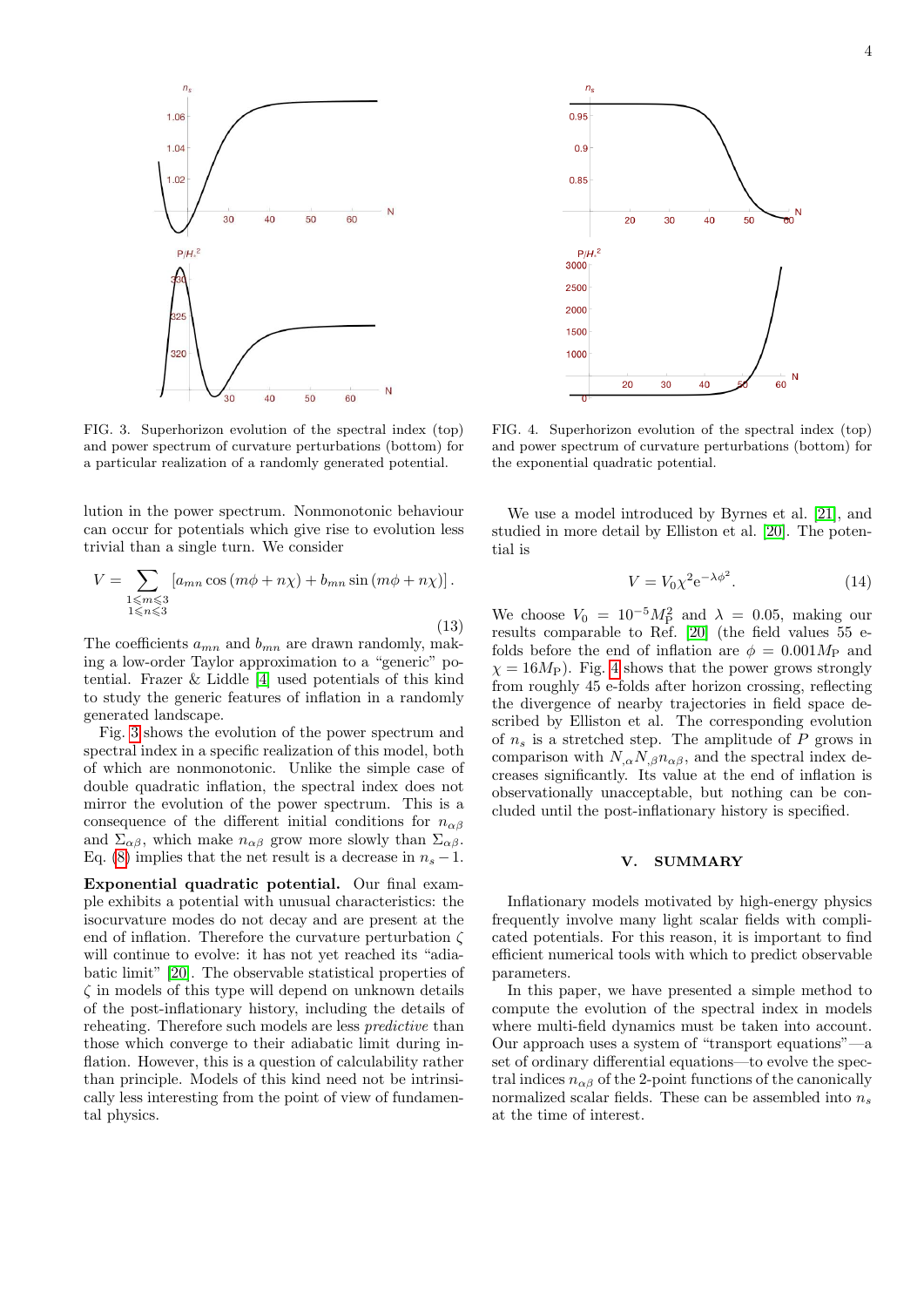<span id="page-5-2"></span><span id="page-5-1"></span><span id="page-5-0"></span>The transport equation for the indices  $n_{\alpha\beta}$  is exactly the same as the equation used to transport the power spectra of the field perturbations. However, owing to its different initial conditions, its evolution is not trivially related to the evolution of the power spectra. Its behaviour depends on the characteristics of the potential. In §[IV](#page-2-0) we exhibited specific examples that illustrate this behaviour. Although our examples were drawn from the class of 2-field models for reasons of simplicity, the method is valid for any number of fields.

In a model with  $N$  fields, we require  $N$  integrations to track the evolution of the centroid  $\Phi_{\alpha}$ , and  $N(N +$ 1)/2 to evolve the two-point function  $\Sigma_{\alpha\beta}$ . To obtain a simple estimate, we assume the computational time is dominated by integration, and that integrating each component of  $\Phi_{\alpha}$ ,  $\Sigma_{\alpha\beta}$ . Under these assumptions we can expect the time required to scale like  $N(N+3)/2$ .

Our method requires the introduction of another  $N(N+1)/2$  equations to track the evolution of  $n_{\alpha\beta}$ . Assuming integration of  $n_{\alpha\beta}$  takes comparable time to  $\Sigma_{\alpha\beta}$ and  $\Phi_{\alpha}$  (which should be a good approximation because  $\Sigma_{\alpha\beta}$  and  $n_{\alpha\beta}$  obey the same equation), the total time will now scale like  $N(N + 2)$ . On the other hand, if we evolve the 2-point function at multiple scales in order to extract a numerical derivative by fitting a spline with  $m$ 

- [1] L. Colombo, E. Pierpaoli, and J. Pritchard, Mon.Not.Roy.Astron.Soc., 398, 1621 (2009), [Mon.Not.Roy.Astron.Soc.,](http://dx.doi.org/10.1111/j.1365-2966.2009.14802.x) 398, 1621 (2009), [arXiv:0811.2622 \[astro-ph\].](http://arxiv.org/abs/0811.2622)
- [2] A. A. Starobinsky, JETP Lett., 42, 152 (1985); D. H. Lyth and Y. Rodríguez, [Phys.Rev.Lett.,](http://dx.doi.org/10.1103/PhysRevLett.95.121302) 95, 121302 [\(2005\),](http://dx.doi.org/10.1103/PhysRevLett.95.121302) [arXiv:astro-ph/0504045 \[astro-ph\].](http://arxiv.org/abs/astro-ph/0504045)
- [3] M. Sasaki and E. D. Stewart, [Prog.Theor.Phys.,](http://dx.doi.org/10.1143/PTP.95.71) 95, 71 [\(1996\),](http://dx.doi.org/10.1143/PTP.95.71) [arXiv:astro-ph/9507001 \[astro-ph\].](http://arxiv.org/abs/astro-ph/9507001)
- [4] J. Frazer and A. R. Liddle, JCAP, 1102[, 026 \(2011\),](http://dx.doi.org/10.1088/1475-7516/2011/02/026) [arXiv:1101.1619 \[astro-ph.CO\].](http://arxiv.org/abs/1101.1619)
- [5] N. Agarwal, R. Bean, L. McAllister, and G. Xu, [JCAP,](http://dx.doi.org/10.1088/1475-7516/2011/09/002) 1109[, 002 \(2011\),](http://dx.doi.org/10.1088/1475-7516/2011/09/002) [arXiv:1103.2775 \[astro-ph.CO\].](http://arxiv.org/abs/1103.2775)
- [6] D. J. Mulryne, D. Seery, and D. Wesley, [JCAP,](http://dx.doi.org/10.1088/1475-7516/2011/04/030) 1104, [030 \(2011\),](http://dx.doi.org/10.1088/1475-7516/2011/04/030) [arXiv:1008.3159 \[astro-ph.CO\].](http://arxiv.org/abs/1008.3159)
- [7] C. Gordon, D. Wands, B. A. Bassett, and R. Maartens, Phys.Rev., D63[, 023506 \(2001\),](http://dx.doi.org/10.1103/PhysRevD.63.023506) [arXiv:astro-ph/0009131](http://arxiv.org/abs/astro-ph/0009131) [\[astro-ph\];](http://arxiv.org/abs/astro-ph/0009131) S. Groot Nibbelink and B. van Tent, [Class.Quant.Grav.,](http://dx.doi.org/10.1088/0264-9381/19/4/302) 19, 613 (2002), [arXiv:hep](http://arxiv.org/abs/hep-ph/0107272)[ph/0107272 \[hep-ph\].](http://arxiv.org/abs/hep-ph/0107272)
- [8] C. M. Peterson and M. Tegmark, [Phys.Rev.,](http://dx.doi.org/10.1103/PhysRevD.83.023522) D83, [023522 \(2011\),](http://dx.doi.org/10.1103/PhysRevD.83.023522) [arXiv:1005.4056 \[astro-ph.CO\];](http://arxiv.org/abs/1005.4056) [D84](http://dx.doi.org/10.1103/PhysRevD.84.023520), [023520 \(2011\),](http://dx.doi.org/10.1103/PhysRevD.84.023520) [arXiv:1011.6675 \[astro-ph.CO\];](http://arxiv.org/abs/1011.6675) (2011), [arXiv:1111.0927 \[astro-ph.CO\].](http://arxiv.org/abs/1111.0927)
- [9] D. J. Mulryne, D. Seery, and D. Wesley, [JCAP,](http://dx.doi.org/10.1088/1475-7516/2010/01/024) 1001, [024 \(2010\),](http://dx.doi.org/10.1088/1475-7516/2010/01/024) [arXiv:0909.2256 \[astro-ph.CO\].](http://arxiv.org/abs/0909.2256)
- [10] D. Lyth, Phys.Rev., D31[, 1792 \(1985\);](http://dx.doi.org/10.1103/PhysRevD.31.1792) D. Polarski and A. A. Starobinsky, [Class.Quant.Grav.,](http://dx.doi.org/10.1088/0264-9381/13/3/006) 13, 377 (1996), [arXiv:gr-qc/9504030 \[gr-qc\];](http://arxiv.org/abs/gr-qc/9504030) D. H. Lyth and D. Seery, Phys.Lett., B662[, 309 \(2008\),](http://dx.doi.org/10.1016/j.physletb.2008.03.010) [arXiv:astro-ph/0607647](http://arxiv.org/abs/astro-ph/0607647) [\[astro-ph\].](http://arxiv.org/abs/astro-ph/0607647)
- [11] C. W. Gardiner, Handbook of stochastic methods: for

<span id="page-5-3"></span>points, then we will require  $N + mN(N + 1)/2$  integrations. Typically m will be of order a few.

<span id="page-5-4"></span>These simple estimates show that, asymptotically, either method has complexity  $O(N^2)$ . To obtain reasonable accuracy when extracting a numerical derivative, one might wish to fit a spline with several points. In this case one might expect the transport approach to be more efficient by a modest numerical factor. Although not dramatic, a small speed increase would certainly be worthwhile when accumulated over a large number of samples.

A similar approach could be adopted to calculate the scale dependence of any n-point function. The case of observational interest is likely to be the bispectrum, where one might wish to compute the running of the local-mode amplitude  $f_{\rm NL}$  [\[22\]](#page-5-4). We leave this for future work.

### ACKNOWLEDGMENTS

We would like to thank Jonathan Frazer for discussions, and providing us with his numerical implementation of the transport equations. Andrew Liddle and David Mulryne made helpful comments on an early version of the manuscript. M.D. was supported by FCT (Portugal). DS was supported by the Science and Technology Facilities Council [grant number ST/I000976/1].

physics, chemistry and the natural sciences, Springer Series in Synergetics, 13 (Springer, 2002) ISBN 3540616349.

- [12] E. Calzetta and B.-L. Hu, Phys.Rev., D55[, 3536 \(1997\),](http://dx.doi.org/10.1103/PhysRevD.55.3536) [arXiv:hep-th/9603164 \[hep-th\].](http://arxiv.org/abs/hep-th/9603164)
- [13] A. A. Starobinsky, in Field Theory, Quantum Gravity and Strings, edited by H. De Vega and N. Sanchez (1986) pp. 107–126; A. A. Starobinsky and J. Yokoyama, Phys.Rev., D50[, 6357 \(1994\),](http://dx.doi.org/10.1103/PhysRevD.50.6357) [arXiv:astro-ph/9407016](http://arxiv.org/abs/astro-ph/9407016) [\[astro-ph\];](http://arxiv.org/abs/astro-ph/9407016) D. Salopek and J. Bond, D43[, 1005 \(1991\);](http://dx.doi.org/10.1103/PhysRevD.43.1005) D42[, 3936 \(1990\);](http://dx.doi.org/10.1103/PhysRevD.42.3936) D. Seery, JCAP, 0905[, 021 \(2009\),](http://dx.doi.org/10.1088/1475-7516/2009/05/021) [arXiv:0903.2788 \[astro-ph.CO\].](http://arxiv.org/abs/0903.2788)
- [14] E. Calzetta and B. Hu, Phys.Rev., D61[, 025012 \(2000\),](http://dx.doi.org/10.1103/PhysRevD.61.025012) [arXiv:hep-ph/9903291 \[hep-ph\].](http://arxiv.org/abs/hep-ph/9903291)
- [15] L. Boubekeur and D. Lyth, [Phys.Rev.,](http://dx.doi.org/10.1103/PhysRevD.73.021301) D73, 021301 [\(2006\),](http://dx.doi.org/10.1103/PhysRevD.73.021301) [arXiv:astro-ph/0504046 \[astro-ph\];](http://arxiv.org/abs/astro-ph/0504046) D. H. Lyth, JCAP, 0712[, 016 \(2007\),](http://dx.doi.org/10.1088/1475-7516/2007/12/016) [arXiv:0707.0361 \[astro-ph\];](http://arxiv.org/abs/0707.0361) D. Seery, 0802[, 006 \(2008\),](http://dx.doi.org/10.1088/1475-7516/2008/02/006) [arXiv:0707.3378 \[astro-ph\];](http://arxiv.org/abs/0707.3378) N. Bartolo, S. Matarrese, M. Pietroni, A. Riotto, and D. Seery, 0801[, 015 \(2008\),](http://dx.doi.org/10.1088/1475-7516/2008/01/015) [arXiv:0711.4263 \[astro](http://arxiv.org/abs/0711.4263)[ph\];](http://arxiv.org/abs/0711.4263) D. Seery, [Class.Quant.Grav.,](http://dx.doi.org/10.1088/0264-9381/27/12/124005) 27, 124005 (2010), [arXiv:1005.1649 \[astro-ph.CO\].](http://arxiv.org/abs/1005.1649)
- [16] J. M. Bardeen, Phys.Rev., D22[, 1882 \(1980\);](http://dx.doi.org/10.1103/PhysRevD.22.1882) J. M. Bardeen, P. J. Steinhardt, and M. S. Turner, [D28](http://dx.doi.org/10.1103/PhysRevD.28.679), [679 \(1983\);](http://dx.doi.org/10.1103/PhysRevD.28.679) D. Wands, K. A. Malik, D. H. Lyth, and A. R. Liddle, D62[, 043527 \(2000\),](http://dx.doi.org/10.1103/PhysRevD.62.043527) [arXiv:astro](http://arxiv.org/abs/astro-ph/0003278)[ph/0003278 \[astro-ph\];](http://arxiv.org/abs/astro-ph/0003278) J. M. Maldacena, JHEP, 0305, 013 (2003), [arXiv:astro-ph/0210603 \[astro-ph\].](http://arxiv.org/abs/astro-ph/0210603)
- [17] K. A. Malik and D. Wands, [Phys.Rept.,](http://dx.doi.org/10.1016/j.physrep.2009.03.001) 475, 1 (2009), [arXiv:0809.4944 \[astro-ph\].](http://arxiv.org/abs/0809.4944)
- [18] A. R. Liddle and D. H. Lyth, [Phys.Lett.,](http://dx.doi.org/10.1016/0370-2693(92)91393-N) **B291**, 391 [\(1992\),](http://dx.doi.org/10.1016/0370-2693(92)91393-N) [arXiv:astro-ph/9208007 \[astro-ph\].](http://arxiv.org/abs/astro-ph/9208007)